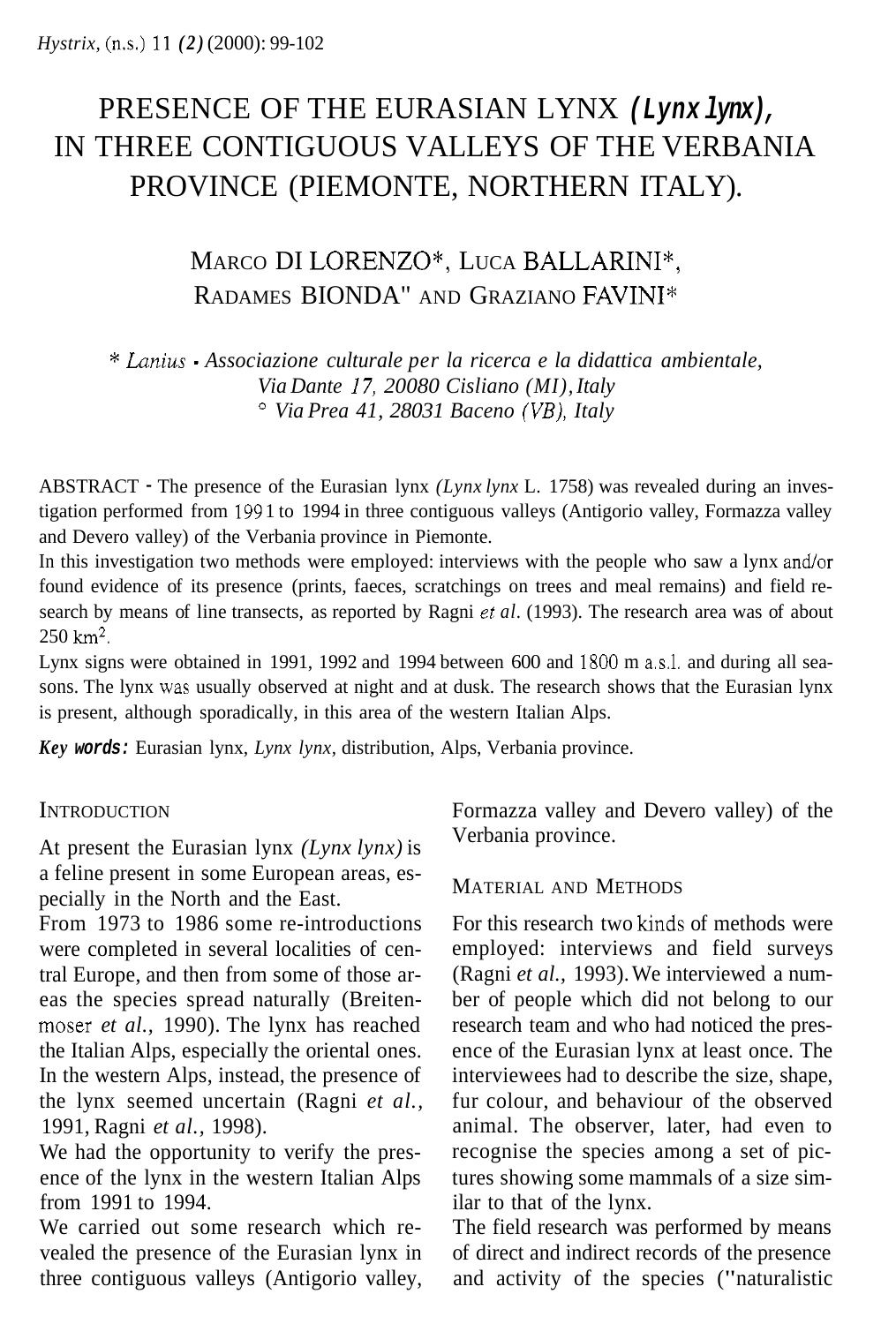Table 1 - Records of the presence of the Eurasian lynx in the Antigorio, Formazza and Devero Valleys from 1991 to 1994. The date is expressed in day/month/year, the time in hours and minutes, the altitude in meters above sea level. Locations are small villages in the municipalities of (A) Baceno - Devero Valley; (B) Premia - Formazza Valley and (C) Crodo - Antigorio Valley.

| N              | <b>DATE</b> | TIME   | <b>ALTITUDE</b> | <b>LOCATION</b>        | <b>TYPE</b> |
|----------------|-------------|--------|-----------------|------------------------|-------------|
| 1              | 30/04/91    | 19:00  | 1200            | Goglio $(A)$           | Sighting    |
| $\overline{c}$ | 07/06/91    | 20:00  | 1700            | Crampiolo (A)          | Sighting    |
| 3              | 14/07/91    | 06:10  | 1400            | Alpe Rei (B)           | Sighting    |
| 4              | 18/04/92    | 2      | 1800            | Case di sotto (A)      | Prints      |
| 5              | 20/10/92    | 02:30  | 600             | Verampio $(C)$         | Sighting    |
| 6              | 27/12/92    | 03:40  | 800             | $C$ ruppo $(C)$        | Sighting    |
| 7              | 28/03/94    | 0.5:30 | 1800            | Crampiolo (A)          | Sighting    |
| 8              | 03/04/94    | 08:30  | 1200            | Croveo $(A)$           | Faeces      |
| 9              | 20/04/94    | 10:00  | 1600            | Aisone $(A)$           | Sighting    |
| 10             | 22/05/94    | 17:30  | 1600            | Ausone $(A)$           | Sighting    |
| 11             | 03/06/94    | 10:00  | 1200            | Altillone $(B)$        | Sighting    |
| 12             | 26/07/94    | 09:15  | 1600            | Cologno $(A)$          | Prints      |
| 13             | 12/11/94    | 04:00  | 700             | Quattegno di fuori (C) | Sighting    |

method" in Ragni *et al.,* 1993). We did this study walking along closed routes (transects), recording any signs of the lynx.

All of the data related to the presence of the species, are named "direct" or "indirect" sign of presence. The observation of an individual is the direct sign of presence, whereas prints, faeces, scratchings on trees and meal remains are the indirect ones.

#### RESULTS

During the study period 41 transects (215 km of linear extension located over an area of 250  $km^2$ ) were covered. The data obtained in the field were integrated with those coming from interviews. Information from the latter were rigorously checked for reliability.

We obtained 13 records: ten direct signs from interviews (sightings) and three indirect signs from transects (1 faeces and 2 prints). Details of records are reported in Table 1 and in Figure 1.

#### **DISCUSSION**

The last sure data around the presence of the lynx in the North-western sector of the Italian Alps date back to the beginning of this century (Guidali *et al.,* 1990).

In the neighbouring canton of Valais (Switzerland) the Eurasian lynx was unofficially re-introduced in 1976 (Breitenmoser *et al.,* 1990; Breitenmoser *et al.,* 1998) so a new population was re-established. Subsequently, the Valais' lynxes spread to and crossed the Italo-Swiss border, probably exploiting the passes present in that area (Fig.1). This phenomenon was confirmed by the 13 signs of presence obtained in 1991, 1992 and 1994, initially only from interviews and then recorded in the field by the discovery of faeces and prints.

#### ACKNOELEDGEMENTS

Special thanks to Dr. Barbara Bertinetti, Dr. Roberto Sacchi, Dr. Fabrizio Rigato, Prof. Aldo Zullini and all our occasional collaborators.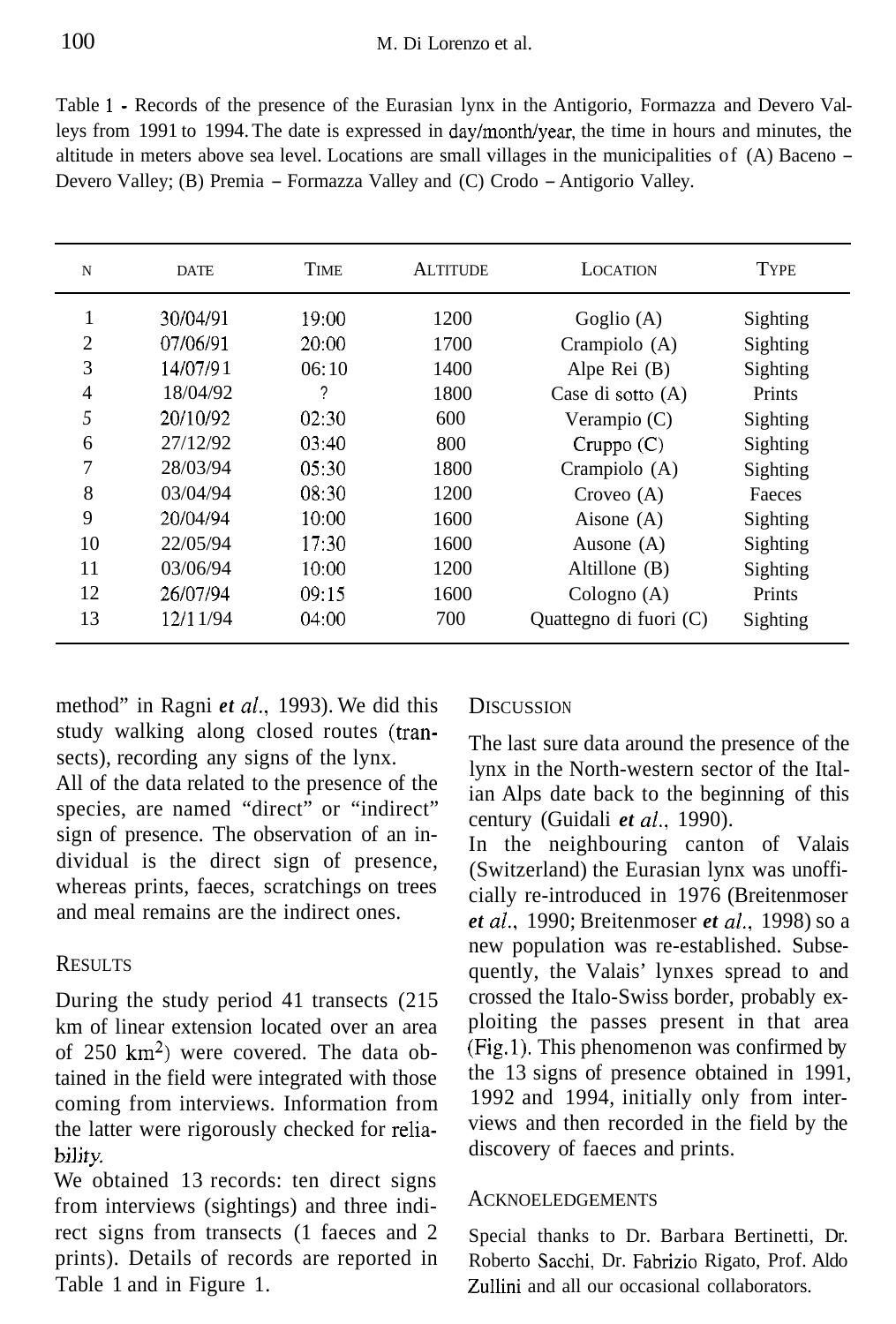

Figure 1 - Sites of discovery of lynx signs of presence in the Antigorio, Formazza and DeveroValleys. Numbers refer to records in Table 1. Triangles indicate the indirect signs (n=3), and circles the direct ones (n=10). Arrows indicate the possible places of entrance of the Swiss lynx in Italy (mountain passes).

- Wiirsten, C., 1990. Staus, conservation *lynx)* in Europe. Council of Europe, Nature and Environment Series, Strasbourg, 45: 47 **pp.**  needs and reintroduction of lynx *(Lynx* 17-30.
- REFERENCES Breitenmoser, U., Breitenmoser-Wursten, C. and Capt S., 1990. Re-introduction Breitenmoser, U. and Breitenmoser- and present status of the lynx *(Lynx lynx)* in Switzerland. *.Hystrix,* 10( 1):
	- Guidali, F., Mingozzi, T. and Tosi, G., 1990. Historical and recent distributions of lynx *(Lynx lynx* L.) in Northwestern Italy